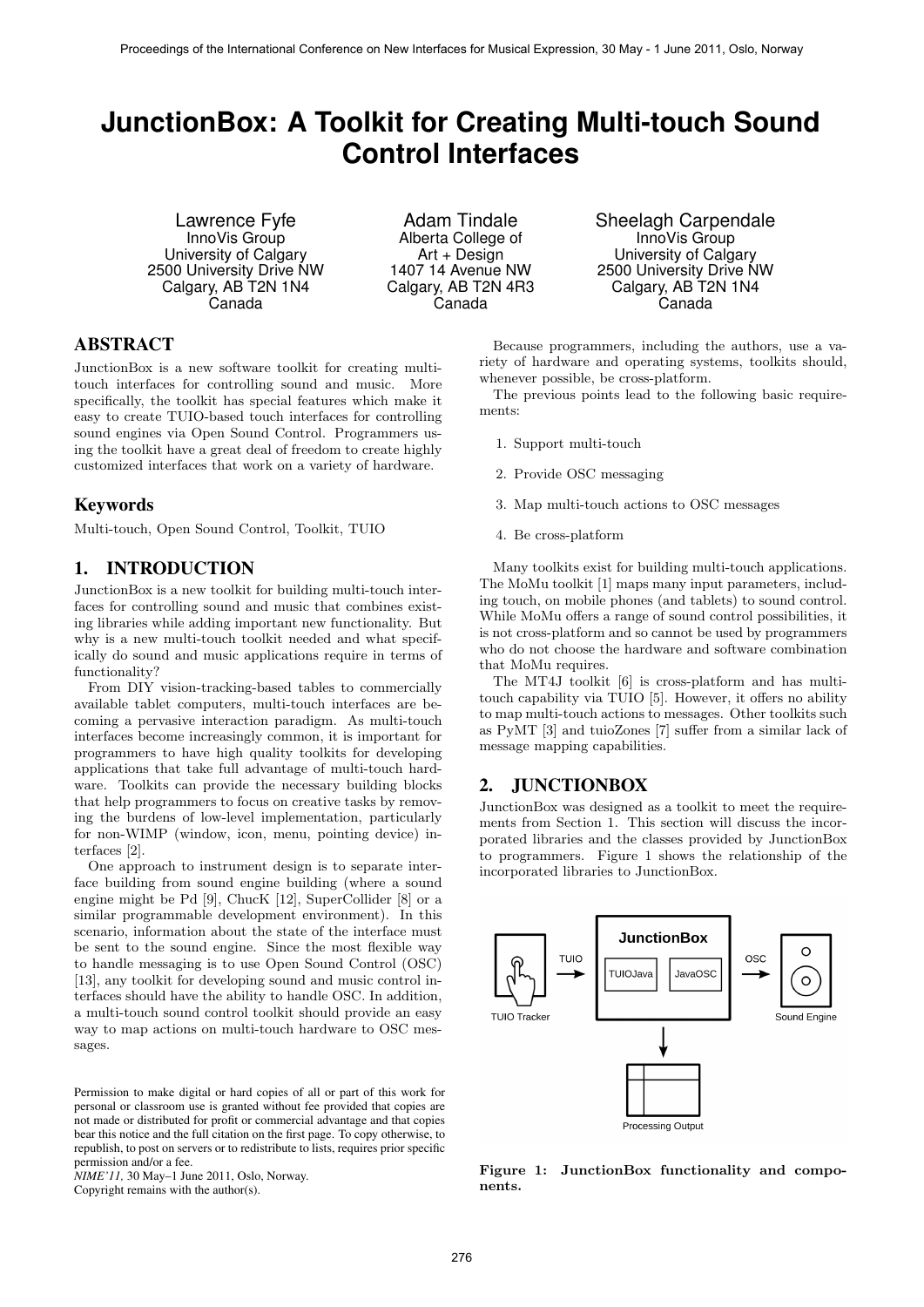To make JunctionBox cross-platform, it is written entirely in Java. TUIO was chosen for touch tracking since it has numerous implementations and is decidedly crossplatform, being based on Open Sound Control (OSC). A Java-based TUIO library called TUIOJava [4] provides basic TUIO client functionality. As a TUIO client, JunctionBox can work with any touch tracking systems that meets the TUIO specification. For OSC messaging, a slightly modified version of the JavaOSC [10] library included with TUIOJava is used. For visual output, JunctionBox uses the Processing [11] graphics engine.

The JunctionBox toolkit combines the basic components just described while providing unique functionality via classes described in the following subsections. Figure 2 shows the classes provided by JunctionBox, relating them to external functions like TUIO tracking and OSC messaging.



Figure 2: JunctionBox classes shown as boxes.

# 2.1 Dispatcher

All TUIO message handling in JunctionBox is done via the Dispatcher class. The Dispatcher is a TUIO client but only handles TUIO cursors (touches) and not TUIO objects (fiducial markers). Since not all hardware supports fiducial markers, to be more cross-platform, JunctionBox only handles touch interactions.

The "Box" part of JunctionBox defines the outer limits in width and height of the interactive touch area. This is generally mapped to the size of a touch surface like a video tracking table or a touch tablet. The following line of code creates a new Dispatcher object with a box width and height:

Dispatcher d = new Dispatcher(boxWidth, boxHeight, "127.0.0.1", 6449);

The new Dispatcher code contains two additional arguments: a target IP address and port number. These arguments are inherited by Junctions (described below) for sending OSC messages to target sound engines.

## 2.2 Contacts

When TUIO messages are received by the Dispatcher, TUIO cursors (touches) are converted into Contact objects by the Dispatcher. The Contact class contains the same set of data provided via TUIO 1.1 including session ID, X and Y position, X and Y velocity vectors and acceleration. The Contacts are then dispatched to any Junction whose area coincides with the X,Y position of the TUIO cursor.

# 2.3 Junctions

The Junction class represents a defined interaction area that offers a set of actions be mapped to messages. Junctions can be created via the Dispatcher:

Junction  $j = d$ .createJunction(x, y, width, height);

This allows Junctions to inherit values from the Dispatcher like box size and the IP address and port numbers of target sound engines.

A Junction is essentially defined by its area and can take on two shapes: rectangle and ellipse. That area and its location inside of the box determines whether a Junction receives Contacts based on whether touch events occur inside or outside of the area. This is shown in Figure 3.



#### Figure 3: Touches that fall inside or outside of a Junction's area.

Junctions can be rotated, scaled and translated based on the movement of Contacts within a Junction's area. Rotation and translation can be done with a single touch while scaling requires two touches. Each of these actions can be turned on or off at the discretion of the programmer. Additionally, limits can set set on those actions. For example, a limit on Y translation can be coupled with the disabling of X translation to create something like a vertical slider. The following lines of code do this for a Junction j:

#### j.translateX = false;

#### j.limitTranslateY(100, 500);

The last line would limit translation of the Junction to a minimum of  $Y = 100$  and a maximum of  $Y = 500$ . Note that these values come from the box size in pixels established when the Dispatcher is created which in turn is related to the canvas size of the Processing sketch containing the visual output code.

Junctions have no inherent visual output but are associated with rectangular and elliptical shapes in Processing. To draw a rectangle in Processing that inherits values from a Junction j:

#### rect(j.getCenterX(), j.getCenterY(), j.getWidth(), j.getHeight());

When the rectangle is drawn in Processing, it will take the current values from the Junction j, so that a translation action will result in the rectangle moving across the screen as the translation occurs. Because Junctions move based on the location of their centers, rectangles and ellipses drawn in Processing must use the center mode to work correctly.

An unlimited number of Junctions can be defined with the Junctions being stackable. When multiple Junctions are created, the last one created receives Contacts where two or more overlap within the box.

A Junction can be added to another Junction. When this is done, the added Junction inherits actions performed on the parent Junction including rotation, scaling and translation.

#### 2.4 Actions

Actions are a means to create mappings between touches and messages for a sound engine. To enable this, the Action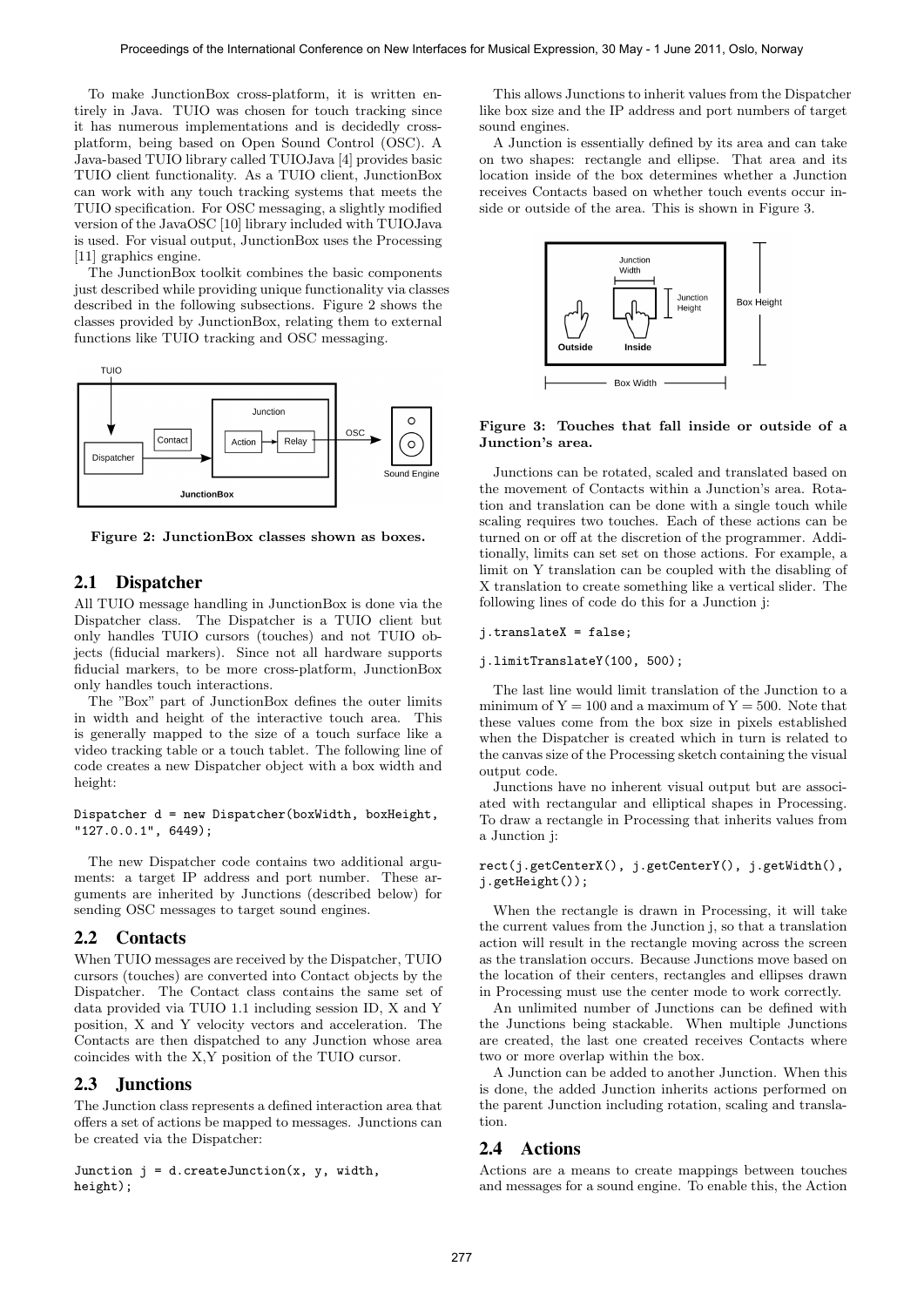class contains constants whose names correspond to actions built into Junctions.

To add a mapping between an Action and an OSC message requires just one line of code:

#### j.addMessage(Action.TRANSLATE\_Y, "/osc/message");

Whenever the center Y value of the Junction j changes, that value will be sent as a float argument to "/osc/message". If the center Y value of the Junction j changes to 42, the message will be:

# /osc/message,f 42

For a given Junction, any combination of Actions can be used from none to all. Figure 4 shows some example Actions.



#### Figure 4: Some Junction actions that can be mapped to messages.

The following actions are available:

• ACTIVE

If a Junction receives one initial Contact, it will send a message with a single integer value of 1. Messages are only sent when the active state of the Junction changes. So when all contacts have been removed from the Junction, it will send a message with an integer value of 0.

• TOGGLE

When a Junction receives an initial Contact, it can send a message with its current toggle state. The first Contact sets the toggle state to 1 and triggers a message with that integer value. Any subsequent Contact after the first Contact is removed will trigger a change to the 0 toggle state and that value will be sent in an integer message. This action allows for the creation of simple touch switches.

• ROTATE

Junction objects can be rotated a full 360 degrees (or less depending on custom limits). Each time the angle of the Junction changes, a float message will be sent out with the current angle normalized from 0 to 1 where 1 represents 360 degrees or 2 Pi radians.

• SCALE

A two-Contact scaling gesture (where one Contact is held while the other is moved) when applied to a Junction will trigger a calculation of the ratio between the previous area and the current area after scaling.

Whenever the scale value changes, a float message is sent with the normalized (0-1) value of the ratio. The normalization works because there is an absolute minimum value for both width and height of a Junction of 1 pixel. The maximum values for width and height of a Junction are the width and height of the box set in the creation of the Dispatcher.

#### • TRANSLATE X

Moving a Junction along the X axis (as defined in Processing) will trigger a float message with the current value of the center X point of the Junction. Messages are only sent when the center moves.

### • TRANSLATE\_Y

As with X translation, moving a Junction along the Y axis can trigger a similar float message with the current center Y value of the Junction. Messages are only sent when the center moves.

#### • TRANSLATE\_XY

Like the above translate actions but with both float values of center X and center Y sent in the same message.

#### • CONTACT COUNT

Whenever the number of Contacts changes, an integer message with the current Contact count is sent.

#### • ROTATION COUNT

Each time a Junction is rotated more than 360 degrees, the current value of the angle is reset to between 0 and 360 degrees. When this is done, a counter for the number of rotations is incremented. This works for clockwise rotations. For counter-clockwise rotations, the angle is negative and the rotation counter is decremented. Any change in the rotation count will trigger an integer message with the current count.

There is no inherent mapping between the chosen actions and the messages sent other than the value associated with the action. While the arguments and their types are fixed, the messages themselves can be changed to any that suit the programmer.

## 2.5 Relays

The Relay class offers full-featured access to the OSC functionality available in the JavaOSC toolkit with some additional features. Junctions use Relays internally to send messages that are mapped to actions. Outside of Junctions, Relays are designed for occasions when more complicated OSC messaging is required.

A Relay object is created with a target IP address and port number. Then any number of messages can be associated with that target and referenced for later sending.

When using Relays, both the address and the argument number and types can be controlled explicitly. Any action that a Junction can perform can be emulated by getting the current state of Junctions and applying those values directly to messages via Relays.

For example, the following code will create a Relay that sends messages to localhost. Once the message is added to the Relay, the values obtained from a Junction j are added to the message and the message is sent containing the three arguments.

Relay  $r = new$  Relay(127.0.0.1, 6449);

r.addMessage("/relay/example");